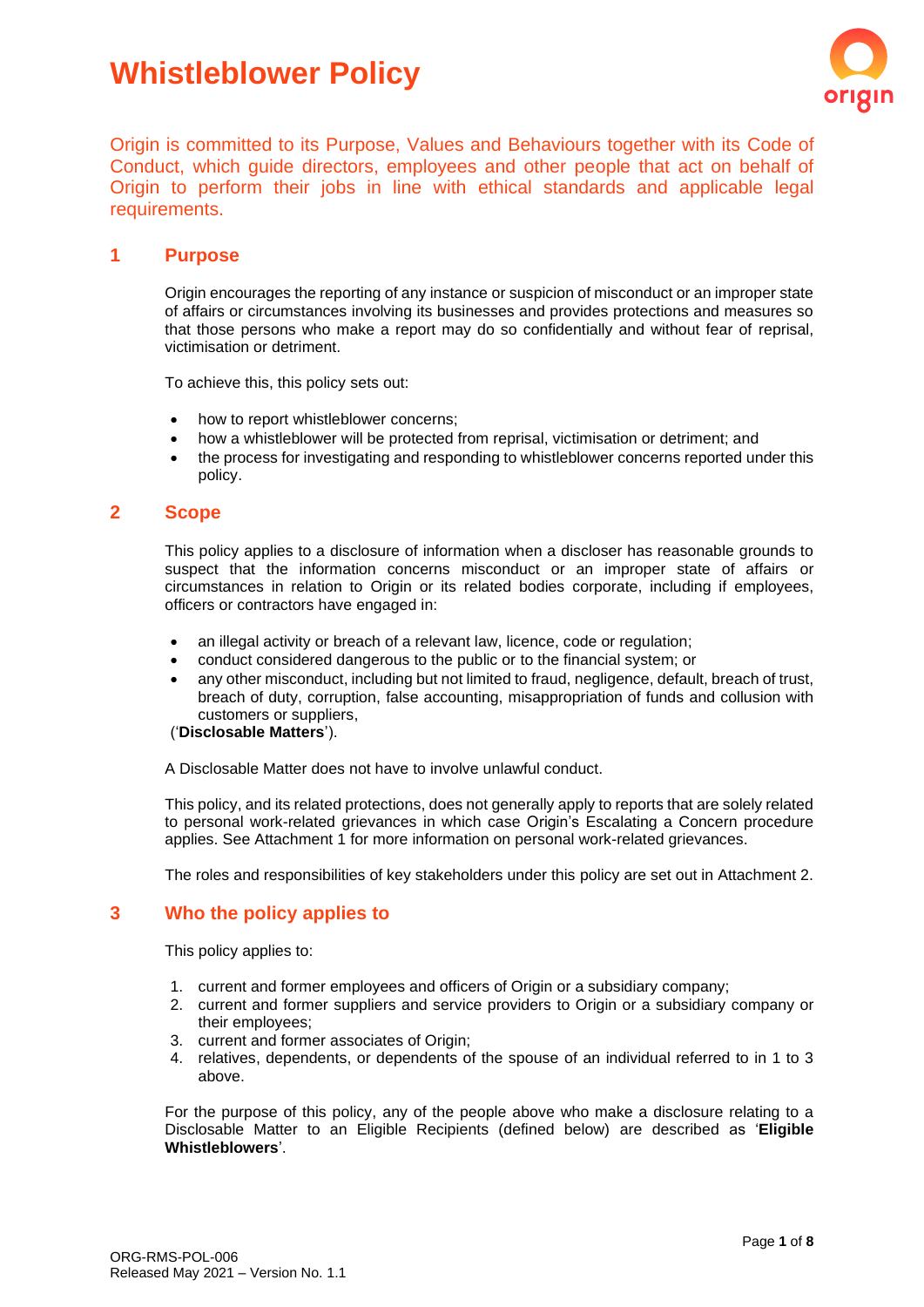# **4 Who can receive a disclosure and how to make a disclosure**

So that reports made under this policy can be appropriately escalated and investigated, Eligible Whistleblowers are requested to report their concerns by contacting:

- the Company Secretary:
- the General Manager Internal Audit and Risk; or
- Origin's ConcernLine.

Eligible Whistleblowers may also raise the matter with an officer or senior manager of Origin, which includes a director, a member of the Executive Leadership Team (ELT) or one of their direct reports, or an auditor or actuary of Origin. Other parties to whom protected disclosures can be made are included in Attachment 1.

Together, these are '**Eligible Recipients**' of whistleblower reports for Origin.

An Eligible Whistleblower must make a disclosure of a Disclosable Matter directly to an Eligible Recipient to qualify for protections as a whistleblower under the Corporations Act.

Origin's ConcernLine is an external service that offers:

- telephone, email, web-based and facsimile reporting options, available at all times;
- the choice to have the concern dealt with in confidence or to remain anonymous; and
- the option for Eligible Whistleblowers to follow up their concerns, even if they remain anonymous to Origin.

| <b>ConcernLine</b> |                                                                       |
|--------------------|-----------------------------------------------------------------------|
| Telephone          | 1800 780 104 / +61 3 6111 3588                                        |
| Website            | www.originconcernline.deloitte.com.au                                 |
| Email              | originconcernline@deloitte.com.au                                     |
| Fax                | +61 3 9691 8182                                                       |
| Mail               | Origin ConcernLine, Reply Paid, 12628 A'Beckett Street, Victoria 8006 |

The Origin ConcernLine operator will provide the details of the disclosure to a person nominated by Origin to receive such reports.

Eligible Whistleblowers have the option to remain anonymous in their disclosures through the Origin ConcernLine, and anonymous disclosures will be protected. However, choosing to remain anonymous may impact Origin's ability to confirm information, conduct a thorough investigation and provide Eligible Whistleblowers with updates and/or monitor their wellbeing. An Eligible Whistleblower's name and contact details will only be provided to the Origin nominee by the Origin ConcernLine operator if it has the Eligible Whistleblower's consent.

Eligible Whistleblowers must have reasonable grounds to suspect that the information concerns misconduct or an improper state of affairs or circumstances before reporting a concern, and they should be prepared to describe what, how, where and when the reported matter occurred as well as who was involved.

The protections in this policy will apply to disclosures made by an Eligible Whistleblower even if the matters disclosed were not correct, provided that there were reasonable grounds to suspect that the misconduct or an improper state of affairs or circumstances did exist.

# **5 Handling and investigating a disclosure**

Origin's response to a disclosure will vary depending on the nature of the disclosure and the amount of information provided. Disclosures may be addressed and resolved informally or through formal investigation.

An Investigation Facilitation Officer will oversee the investigation so that it is conducted in a timely and confidential manner by appropriately trained people.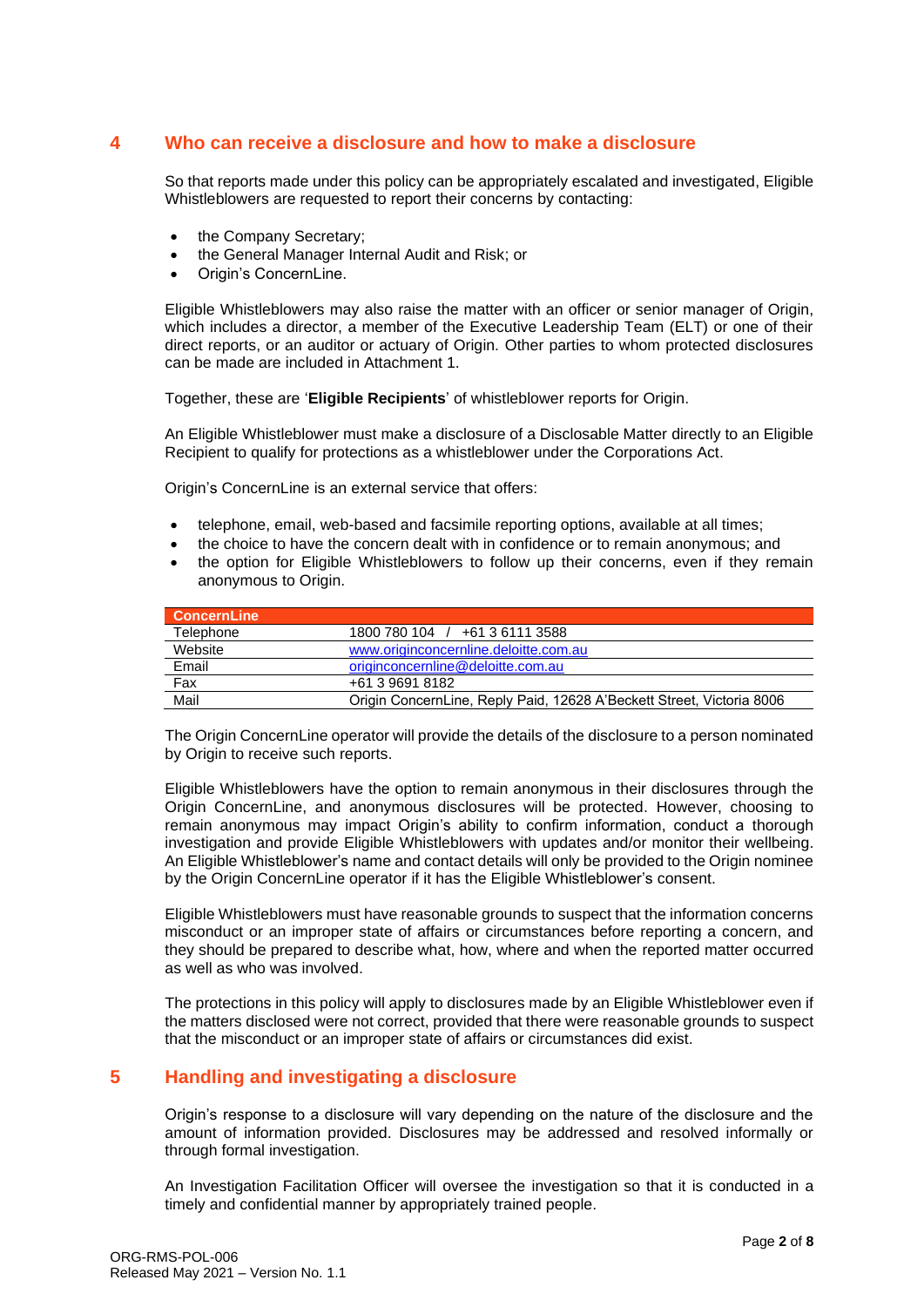If the report is not anonymous, a Whistleblower Protection Officer may, with the Eligible Whistleblower's consent, be assigned to put in place protocols to safeguard the Eligible Whistleblower and ensure the integrity of the reporting mechanism. A Wellbeing Officer may also be assigned to monitor the Eligible Whistleblower's wellbeing. Where appropriate, Origin will provide the Eligible Whistleblower with feedback regarding the investigation's progress and/or outcomes.

The investigation will seek to gather relevant evidence to substantiate or refute the matters reported. The matter will be handled in a private and confidential manner and, where appropriate, under legal privilege.

Anyone implicated in a disclosure will be treated fairly and the matter investigated carefully to ensure that unsubstantiated or wrongly attributed disclosures do not harm innocent parties. Where appropriate and without breaching confidentiality, they will also be made aware of the allegations relating to or mentioning them, provided with an opportunity to respond and kept informed of the progress of the investigation.

The findings of the investigation will be made available through the Whistleblower Protection Officer, the ConcernLine or another way agreed with the Eligible Whistleblower. Origin will endeavour to provide feedback to the Eligible Whistleblower in approximately 7 days following the initial disclosure and every month thereafter through the ConcernLine. Origin will complete its investigation in a timely fashion, though the duration of the investigation may vary depending on the nature and complexity of the investigation and the information available including those provided by the Eligible Whistleblower.

Eligible Whistleblowers may be asked for additional information to assist an investigation. If the Eligible Whistleblower does not wish to provide this information, or it is not provided within a reasonable time, Origin will continue and be entitled to complete the investigation based on the information then available.

If the Eligible Whistleblower is not satisfied with the outcome of an investigation, he/she can contact an Eligible Recipient or the ConcernLine to ask for it to be reviewed.

If required, Origin staff members and their family also have 24/7 access to the Employee Assistance Program.

# **6 Protections for Eligible Whistleblowers**

An Eligible Whistleblower will be protected from:

- any civil, criminal or administrative liability for making the report of a Disclosable Matter, although this does not prevent the Eligible Whistleblower from being subject to civil, criminal or administrative liability for the conduct of the Eligible Whistleblower revealed in a report;
- Origin exercising any contractual right, or seeking any contractual remedy against them on the basis that the Eligible Whistleblower made the report; or
- being subjected to any form of detriment or reprisal for making the report.

#### **Protection of identity**

Origin is legally obliged to protect the confidentiality of the Eligible Whistleblower's identity. Subject to limited exceptions, it is illegal for a person to identify a discloser or disclose information that is likely to lead to the identification of the discloser. A contravention of this requirement may lead to disciplinary action, including termination of employment, as well as imprisonment and fines.

An Eligible Whistleblower's identity or information likely to reveal his/her identity will only be disclosed if:

he/she consents to it.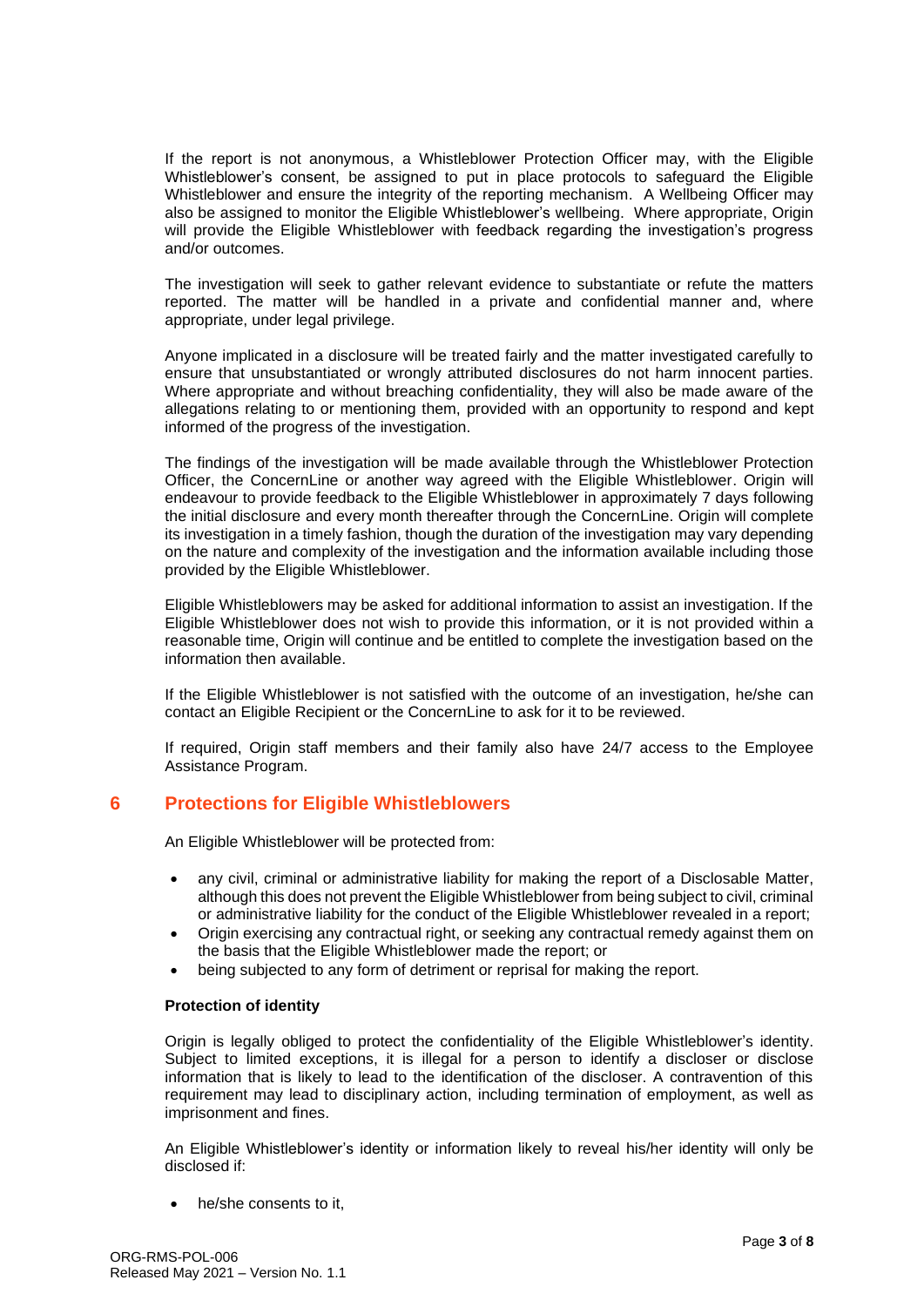- it is reported to a relevant regulator or otherwise authorised by law; or
- it is raised with a lawyer for the purpose of obtaining legal advice or representation about the whistleblower protection laws.

Origin can disclose the information contained in a disclosure without the Eligible Whistleblower's consent if:

- the information does not include the discloser's identity;
- Origin has taken all reasonable steps to reduce the risk that the discloser will be identified as a result of the disclosure; and
- it is reasonably necessary for investigating the issues raised in the disclosure.

#### **Protection of records**

Information regarding the reported matter will be securely stored and only disclosed to the relevant people as required or allowed by this policy and the law. The information will be managed in accordance with Origin's information security and confidentiality policies which impose controls such as access control and methods for storage and distribution. Any inappropriate disclosure of information may lead to disciplinary action, including termination of employment, as well as imprisonment and fines. Each person involved in handling and investigating a disclosure will be reminded of their obligations as well as consequence for breach.

#### **Protection from detrimental conduct**

Eligible Whistleblowers are protected from detrimental conduct or the threat of detrimental conduct against them as a result of making a disclosure under this policy. A threat may be express or implied or conditional or unconditional.

Examples of detrimental conduct which are prohibited include dismissal of an employee, changes to employment or terms of employment, harassment or intimidation, and damage to property or reputation.

Provided a disclosure is not anonymous, an assessment for the risk of detriment against the Eligible Whistleblower will be conducted as soon as possible after receiving the disclosure, and the practical protections made available will depend on the circumstances. These protections may include monitoring and managing the behaviour of other employees or relocating employees to a different team or location.

The Wellbeing Officer may also assist the Eligible Whistleblower by referring him/her to relevant support services and providing strategies to minimise and manage stress, time, performance impacts, or other challenges resulting from the disclosure or its investigation.

If any Eligible Whistleblower thinks they have suffered from detrimental conduct, he/she should inform the Whistleblower Protection Officer, the Wellbeing Officer, or raise it in accordance with this section. A different investigation officer will then be assigned to investigate these claims and provide the findings to the Board or a Board Committee.

If detriment has already occurred, then Origin may consider providing relief, such as allowing the Eligible Whistleblower to take extended leave or developing an alternate career development plan, including new training and career opportunities. Disciplinary action may also be taken against the offender(s).

The Corporations Act gives special protection to "protected disclosures" provided certain conditions are met. Further information is set out in Attachment 1.

The Taxation Administration Act also gives special protection to disclosures about breaches of any Australian tax law, provided certain conditions are met. Further information is set out in Attachment 1.

If you are an Eligible Whistleblower and you consider that you have suffered detrimental conduct which is prohibited by the law, then you should seek independent legal advice.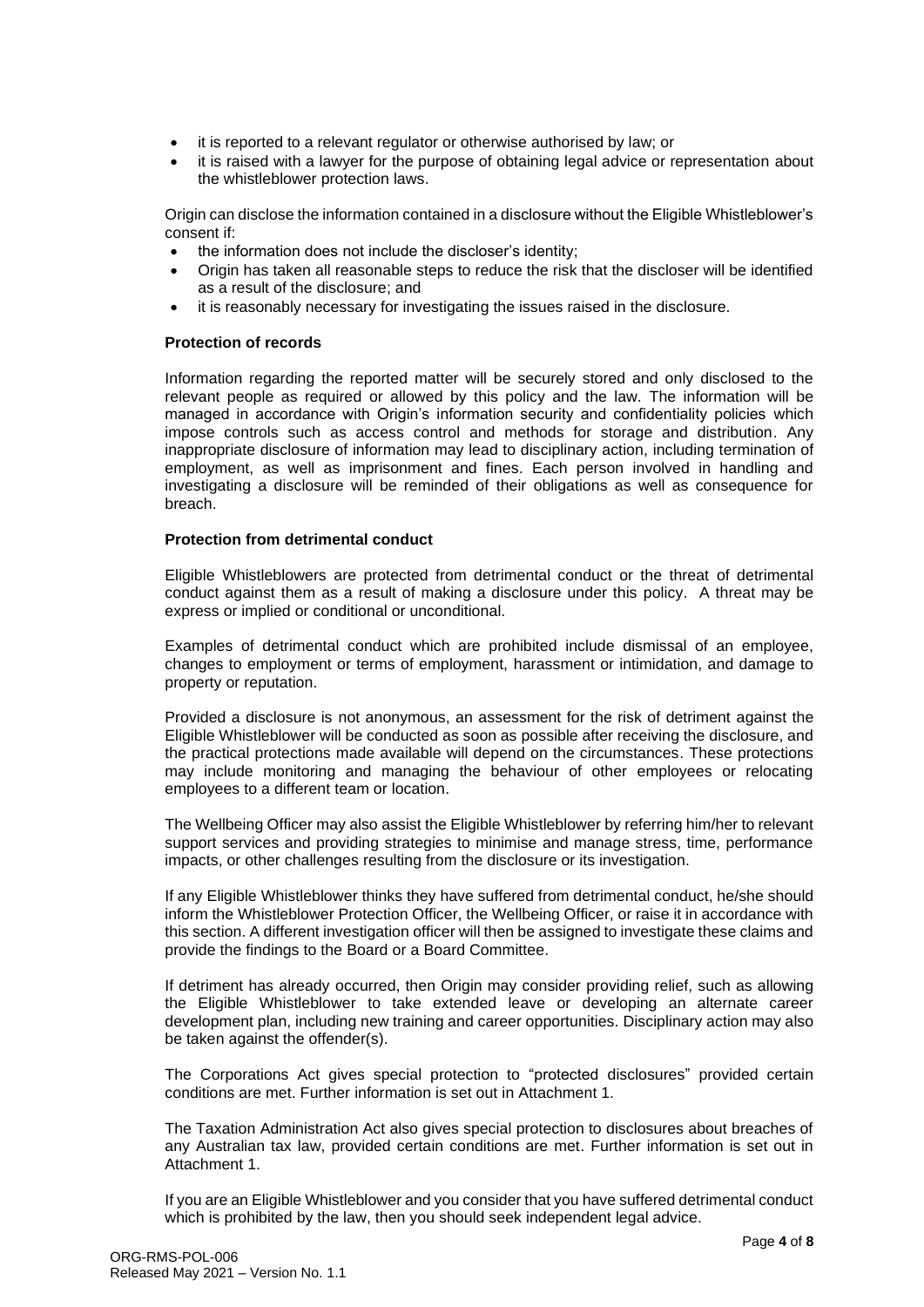# **7 Access to this policy**

Anyone can access this policy via the public [Origin website.](https://www.originenergy.com.au/about/investors-media/governance.html) Origin staff can also access this policy on the intranet.

Origin staff will also be made aware of their rights under this policy as well as any changes to the policy and procedures through internal communications and their mandatory Code of Conduct training.

Eligible Recipients will also be made aware, through regular internal communication and training, of their responsibilities under this policy to receive concerns and provide an environment that protects Eligible Whistleblowers from victimisation, reprisal or detriment.

Suppliers and service providers will be made aware of the policy and the ConcernLine process through [Our Supplier Code.](https://www.originenergy.com.au/content/dam/origin/residential/docs/elec-gas/our-supplier-code.pdf)

# **8 Reporting and review**

The Board or a Board Committee will be informed of material concerns raised under this policy through regular reporting.

This policy and any supporting procedures will be monitored and reviewed at least every two years so that it remains effective and appropriate for Origin's circumstances.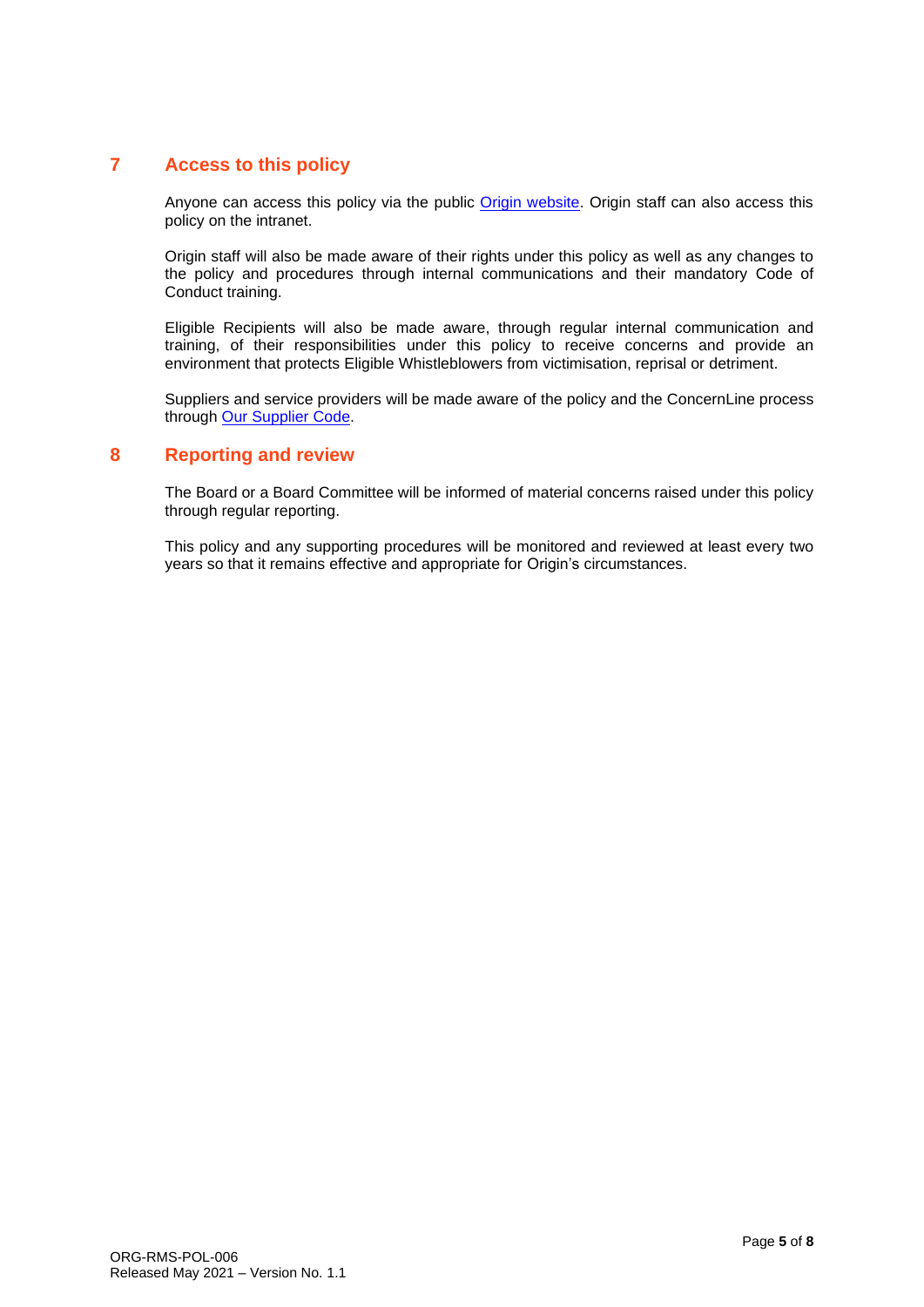# **Attachment 1 – Whistleblower laws**

If you make a "protected disclosure" under the law, you will be entitled to legal protections (even if that disclosure did not follow the processes in this Policy). Certain information that is disclosed to certain people is protected by law. Examples are outlined in the table below.

| <b>Information reported or disclosed</b>                                                                                                            |                                                                                                          |                                                                                                                                                                                                                                                                                                                                                                                                                                                                                                                             | <b>Recipient of disclosed information</b>                     |                                                                                                                                                                                                                                                                                                                                                                                                                                                                                                                                                                                            |  |
|-----------------------------------------------------------------------------------------------------------------------------------------------------|----------------------------------------------------------------------------------------------------------|-----------------------------------------------------------------------------------------------------------------------------------------------------------------------------------------------------------------------------------------------------------------------------------------------------------------------------------------------------------------------------------------------------------------------------------------------------------------------------------------------------------------------------|---------------------------------------------------------------|--------------------------------------------------------------------------------------------------------------------------------------------------------------------------------------------------------------------------------------------------------------------------------------------------------------------------------------------------------------------------------------------------------------------------------------------------------------------------------------------------------------------------------------------------------------------------------------------|--|
| <b>General Disclosable Matters</b>                                                                                                                  |                                                                                                          |                                                                                                                                                                                                                                                                                                                                                                                                                                                                                                                             | Recipients for any general Disclosable Matters                |                                                                                                                                                                                                                                                                                                                                                                                                                                                                                                                                                                                            |  |
|                                                                                                                                                     | Information about actual or suspected misconduct, or<br>an improper state of affairs or circumstances in |                                                                                                                                                                                                                                                                                                                                                                                                                                                                                                                             | $\bullet$                                                     | A person authorised by Origin to receive<br>protected disclosures                                                                                                                                                                                                                                                                                                                                                                                                                                                                                                                          |  |
| $\bullet$                                                                                                                                           | $\circ$<br>$\circ$<br>$\circ$                                                                            | relation to Origin or a related body corporate<br>Information that Origin or a related body corporate or<br>any officer or employee of Origin or a related body<br>corporate has engaged in conduct that:<br>contravenes or constitutes an offence against<br>certain legislation (e.g. the Corporations Act);<br>represents a danger to the public or the financial<br>system; or<br>constitutes an offence against any law of the<br>Commonwealth that is punishable by<br>imprisonment for a period of 12 months or more | $\bullet$<br>$\bullet$<br>$\bullet$<br>$\bullet$<br>$\bullet$ | An officer or senior manager of Origin or a<br>related body corporate<br>An auditor, or a member of an audit team<br>conducting an audit, of Origin or a related body<br>corporate<br>An actuary of Origin or a related body<br>corporate<br>ASIC, APRA or another Commonwealth body<br>prescribed by regulation<br>A legal practitioner for the purpose of obtaining<br>legal advice or legal representation about the<br>operation of the whistleblower provisions                                                                                                                       |  |
| <b>Tax-related Disclosable Matters</b>                                                                                                              |                                                                                                          |                                                                                                                                                                                                                                                                                                                                                                                                                                                                                                                             |                                                               | Recipients for any tax-related Disclosable Matters                                                                                                                                                                                                                                                                                                                                                                                                                                                                                                                                         |  |
|                                                                                                                                                     |                                                                                                          | Information about misconduct, or an improper state of<br>affairs or circumstances, in relation to the tax affairs of<br>Origin or an associate, which the employee considers<br>may assist the recipient to perform functions or duties<br>in relation to the tax affairs of Origin or an associate                                                                                                                                                                                                                         | $\bullet$<br>$\bullet$<br>$\bullet$<br>$\bullet$<br>$\bullet$ | A person authorised by Origin to receive reports<br>of tax-related Disclosable Matters<br>An auditor, or a member of an audit team<br>conducting an audit, of Origin<br>A registered tax agent or BAS agent who<br>provides tax services or BAS services to Origin<br>A director, secretary or senior manager of Origin<br>An employee or officer of Origin who has<br>functions or duties that relate to the tax affairs of<br>Origin<br>A legal practitioner for the purpose of obtaining<br>legal advice or legal representation about the<br>operation of the whistleblower provisions |  |
| <b>Further tax-related information</b>                                                                                                              |                                                                                                          |                                                                                                                                                                                                                                                                                                                                                                                                                                                                                                                             |                                                               | Recipients for any further tax-related information                                                                                                                                                                                                                                                                                                                                                                                                                                                                                                                                         |  |
| Information that may assist the Commissioner of Taxation<br>to perform his or her functions or duties under a taxation<br>law in relation to Origin |                                                                                                          |                                                                                                                                                                                                                                                                                                                                                                                                                                                                                                                             | $\bullet$                                                     | <b>Commissioner of Taxation</b>                                                                                                                                                                                                                                                                                                                                                                                                                                                                                                                                                            |  |
|                                                                                                                                                     |                                                                                                          |                                                                                                                                                                                                                                                                                                                                                                                                                                                                                                                             | $\bullet$                                                     | A legal practitioner for the purpose of obtaining<br>legal advice or legal representation about the<br>operation of the whistleblower provisions                                                                                                                                                                                                                                                                                                                                                                                                                                           |  |

The law also protects certain disclosures made in "emergency" and "public interest" situations, in which case disclosures can be made to a journalist or a parliamentarian under certain circumstances. Please contact Origin's Company Secretary or seek your own independent legal advice if you would like more information about these types of disclosures.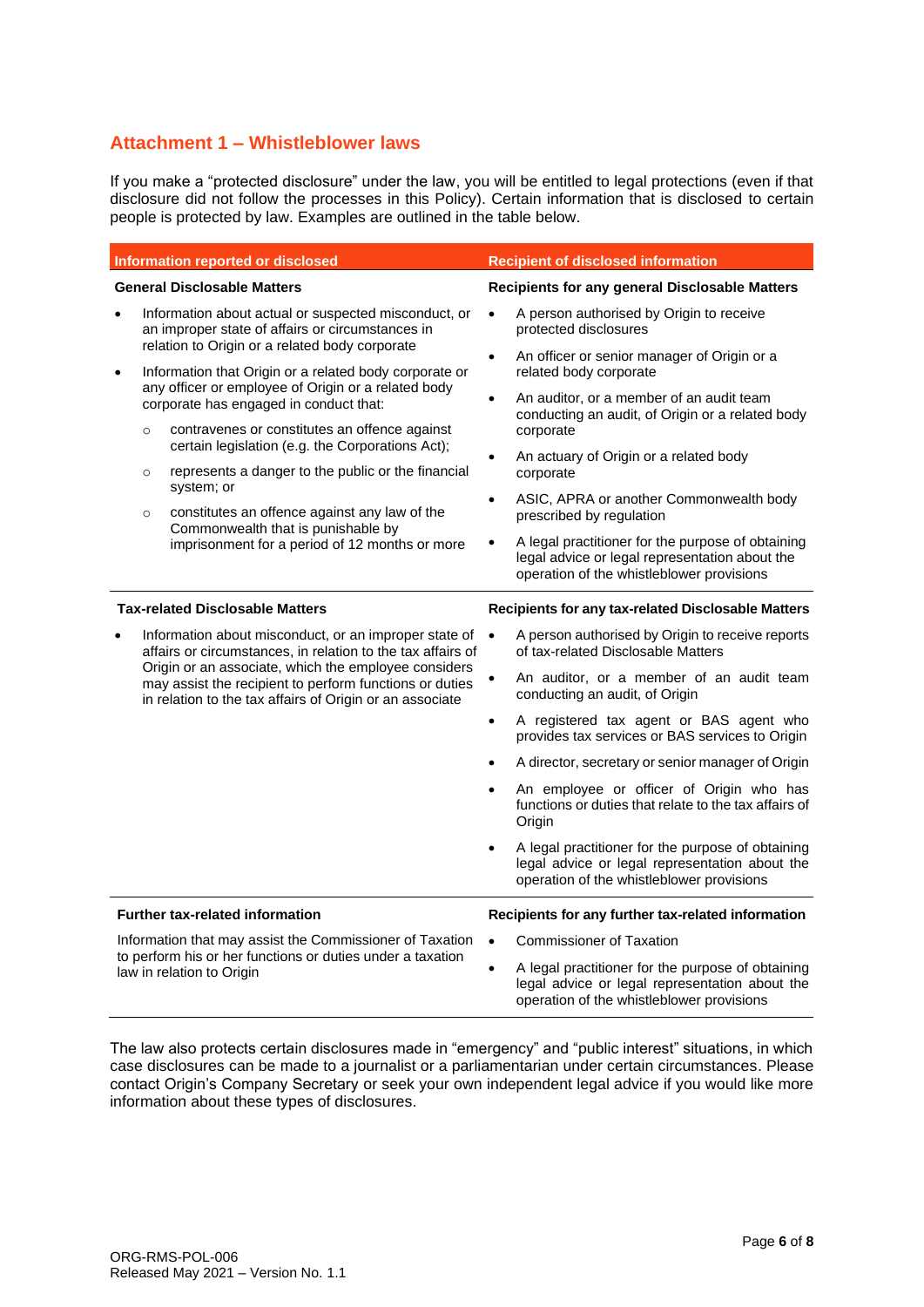#### **Personal work-related grievances**

Legal protection for disclosures about solely personal employment related matters are only available under the law in limited cases. In summary, a disclosure will remain protected if it concerns detriment to you because you have made or may be considering making a disclosure under this Policy, or it is made to a legal practitioner for the purposes of obtaining legal advice or legal representation about the operation of the whistleblower provisions.

Under the law, a grievance is not a "personal work-related grievance" if it:

- has significant implications for Origin under the law that do not relate to the Eligible Whistleblower;
- concerns conduct, or alleged conduct, in contravention of specified corporate and financial services laws, or that constitutes an offence punishable by 12 months or more imprisonment under any other Commonwealth laws;
- concerns conduct that represents a danger to the public or financial system; or
- concerns conduct prescribed by the regulations.

#### **Additional protections under the law**

Additional legislative protections may also be available. For example:

- you may be entitled to compensation for loss, damage or injury suffered as a result of detrimental conduct;
- you may obtain an injunction from a court to prevent, stop or remedy the effects of the detrimental conduct or any other order the court thinks appropriate; and
- you will not be subject to civil, criminal or administrative liability for making the disclosure. (however, these protections do not grant immunity for any misconduct you have engaged in that is revealed in your disclosure).